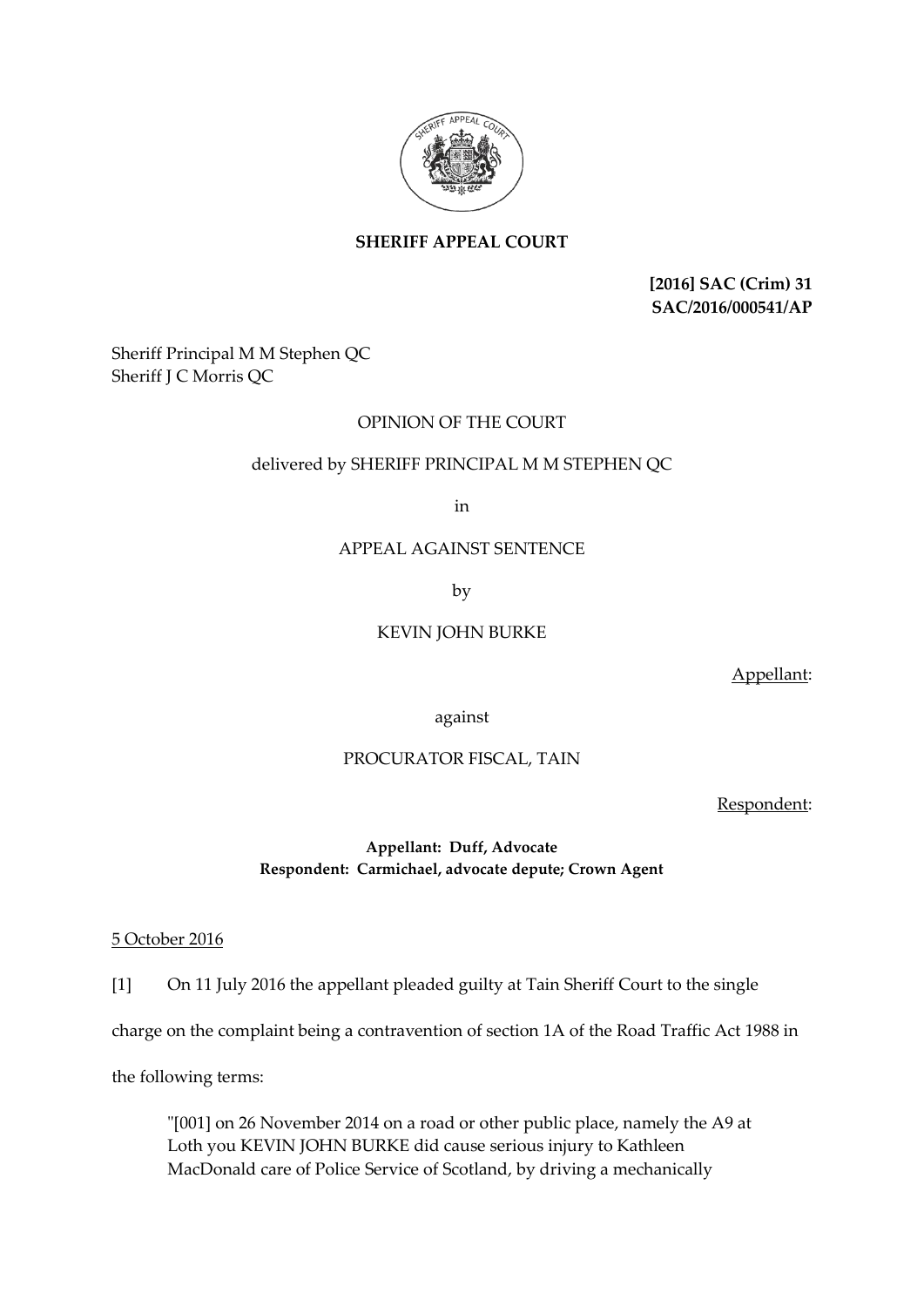propelled vehicle, namely motor car registration number EF14 UMJ dangerously and did drive said vehicle when unfit to drive through tiredness, and did fall asleep, lose control of the vehicle, cross on to the opposite carriageway collide with motor car registered number X99 ASK then being driven by Alexander Sutherland, care of Police Service of Scotland, causing injuries to said Alexander Sutherland, serious injuries to said Kathleen MacDonald, then a passenger in the motor car X99 ASK and serious injuries to yourself and damage to both vehicles; CONTRARY to the Road Traffic Act 1988, section 1A."

The plea was tendered at a continued pleading diet.

[2] The sheriff imposed a community payback order (CPO), instead of a sentence of imprisonment, with a single requirement that the appellant complete 200 hours of unpaid work within 12 months. The number of hours had been reduced from a starting point of 300 hours (the maximum) to take account of the early plea of guilty. Further, the sheriff disqualified the appellant from driving for a period of 28 months and until he passed the extended test of competence to drive. Again the period of disqualification was reduced by one third from three and a half years. The sheriff properly obtained a criminal justice social work report which was available on the same date as the plea of guilty allowing him to sentence that day.

[3] The "stand down" criminal justice report narrates briefly the appellant's recollection of events on the day of the accident and the consequences he has suffered as a result of the serious injuries sustained at the time of the road traffic accident. He expresses his concern and remorse at the consequences for the individuals in the oncoming vehicle. The report concludes that the Lemington Spa Probation Service could accommodate the appellant in an unpaid work placement. He is fit to undertake other than heavy duties as he still suffers from ongoing *sequelae* from his injuries. He is able to pay a financial penalty.

[4] The appellant appeals the sentence imposed. It is submitted on his behalf that the sheriff erred in his assessment of the seriousness of the offence. The offence was not of such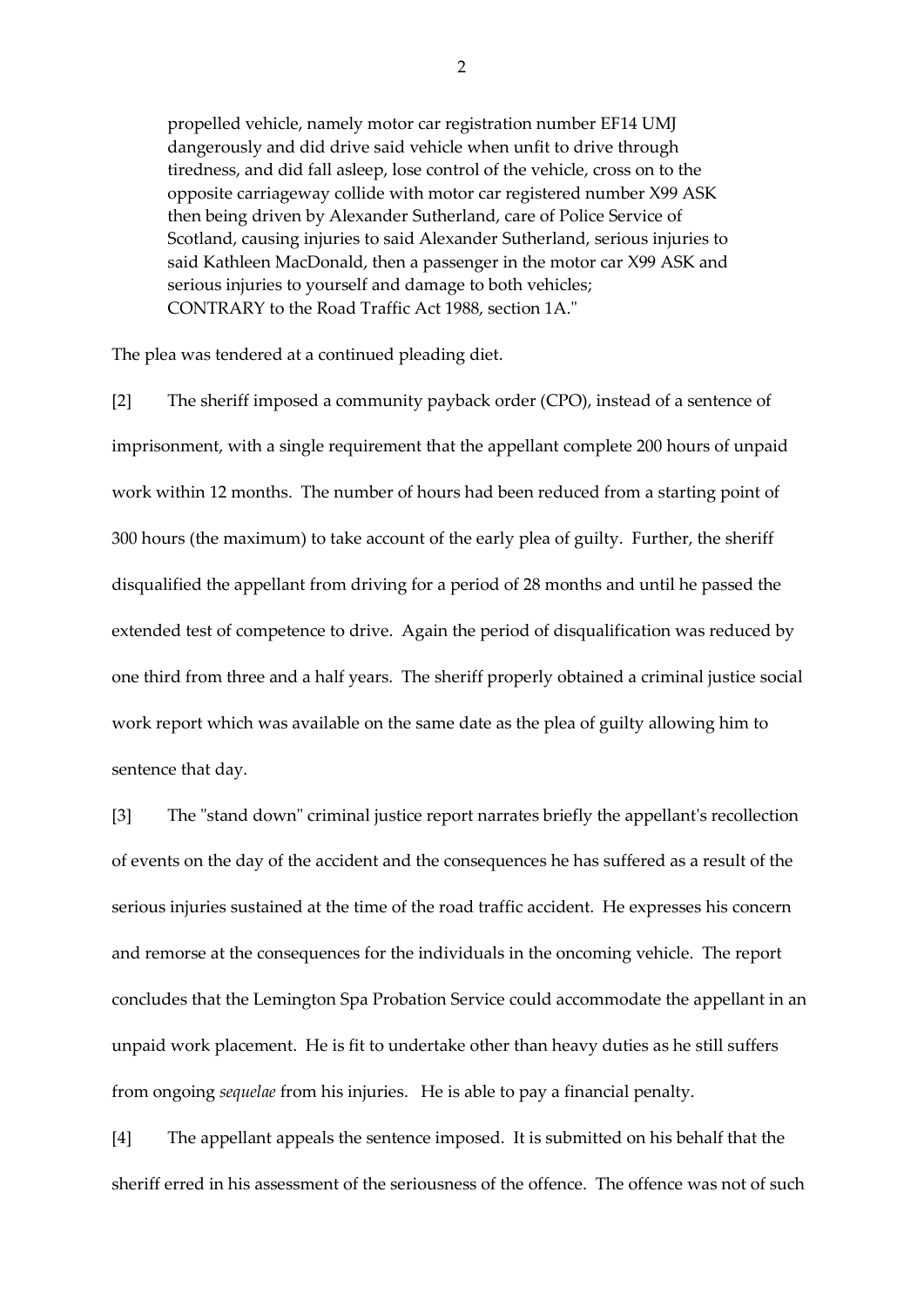gravity that a custodial sentence should have been in contemplation. A community payback order is an alternative to custody. The period of disqualification was also excessive having regard to an assessment of the aggravating and mitigating factors. Essentially the sheriff had erred in assessing the appellant's driving as "moving towards the upper end of the scale for dangerous driving" (paragraph 11 of the sheriff's report). Having regard to *Alexander* v *Dunn* [2016] HCJAC 3 the appellant accepted that falling asleep whilst driving constituted dangerous driving and accepted his guilt at the first opportunity. He was remorseful and most concerned about the injuries to the occupants of the other vehicle. He was a first offender with a clean driving licence. Had the sheriff carried out a careful assessment of the aggravating and mitigating factors he would have placed the degree of culpability at the lower end of the scale which would be level 3 in terms of the definitive guidelines which apply in England and Wales. The legislation is, of course, UK legislation and it is appropriate for this court to consider the guidelines which apply south of the Border. Being deprived of adequate sleep is assessed at level 3 in terms of seriousness which is the lowest category for cases of causing death by dangerous driving.

[5] We have considered the submissions and the detailed and careful report prepared by the sheriff. First of all, it must be acknowledged that the offence is a serious one namely causing serious injury by dangerous driving. Conviction of this offence carries with it a penalty of up to five years imprisonment and obligatory disqualification until the extended test of competence to drive is passed. It must be observed, however, that the offence is triable either way in the sense that the prosecutor may charge the offence either on summary complaint or on indictment. The penalties on summary complaint are, of course, restricted to the maximum custodial sentence available on complaint namely, 12 months, and a fine of £10,000.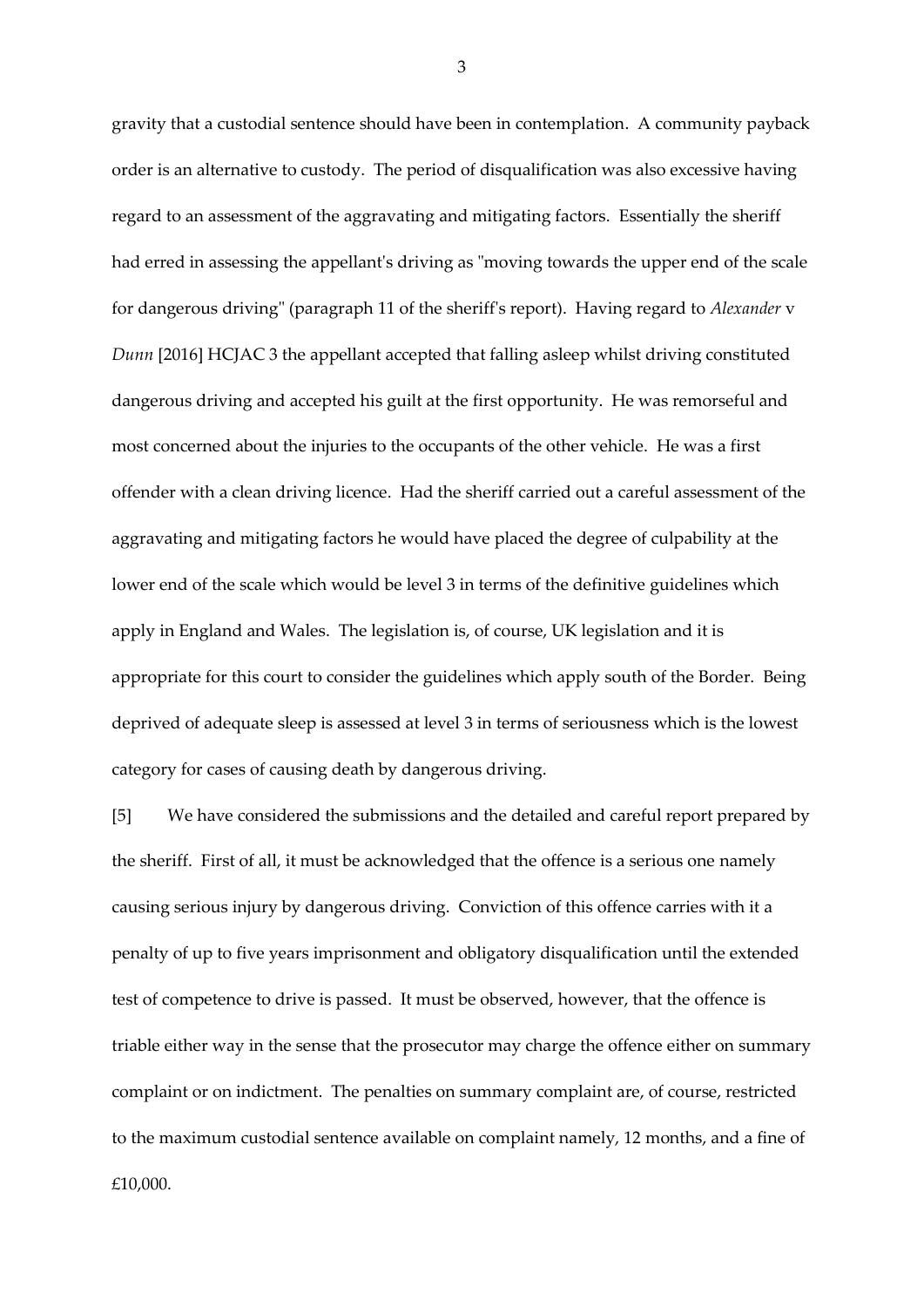[6] Although the sheriff has set out the facts and circumstances and his reasoning with great care we consider that there is force in the argument that he has erred in his assessment of the degree of culpability and has also failed to take fully into account the absence of aggravating factors relating to the driving and factors which may be considered mitigatory. [7] By his plea of guilty the appellant accepts the seriousness of the offence and by falling asleep at the wheel any impact or collision which occurs is generally severe as there is little or no opportunity for braking and accordingly the combined speed of the appellant's vehicle and the oncoming vehicle is likely to be significant. Mr Sutherland, who was the driver of the other vehicle, took appropriate evasive action but was unable to avoid a collision. Fortunately, Mr Sutherland who was driving the vehicle did not sustain serious injury but did sustain injury in the form of bruising and stiffness. His wife who was the passenger suffered a fracture of the collar bone and other bruising. The appellant himself suffered the most drastic injuries and had to be airlifted to hospital. The sheriff narrates these injuries and subsequent medical treatment at paragraph [9] of his report. Neurological testing excluded any underlying cause for him falling asleep at the wheel such as epilepsy. As we heard today the appellant continues to suffer from significant ongoing symptoms on account of his injuries. The court is obliged to take into account the nature of the injuries and the fact that the offender himself suffered most severely from the effects of the collision. The seriousness of his injuries is a factor which can be regarded as mitigatory.

[8] The offence of causing serious injury by dangerous driving in contravention of the Road Traffic Act 1988, section 1A is a relatively recent offence. The provision has effect in relation to driving offences occurring after 3 December 2012. No Scottish cases were cited and we are not aware of Scottish decisions which consider this offence. *R* v *Smart* [2015] EWCA Crim 1756, an English Court of Appeal decision was referred to by the appellant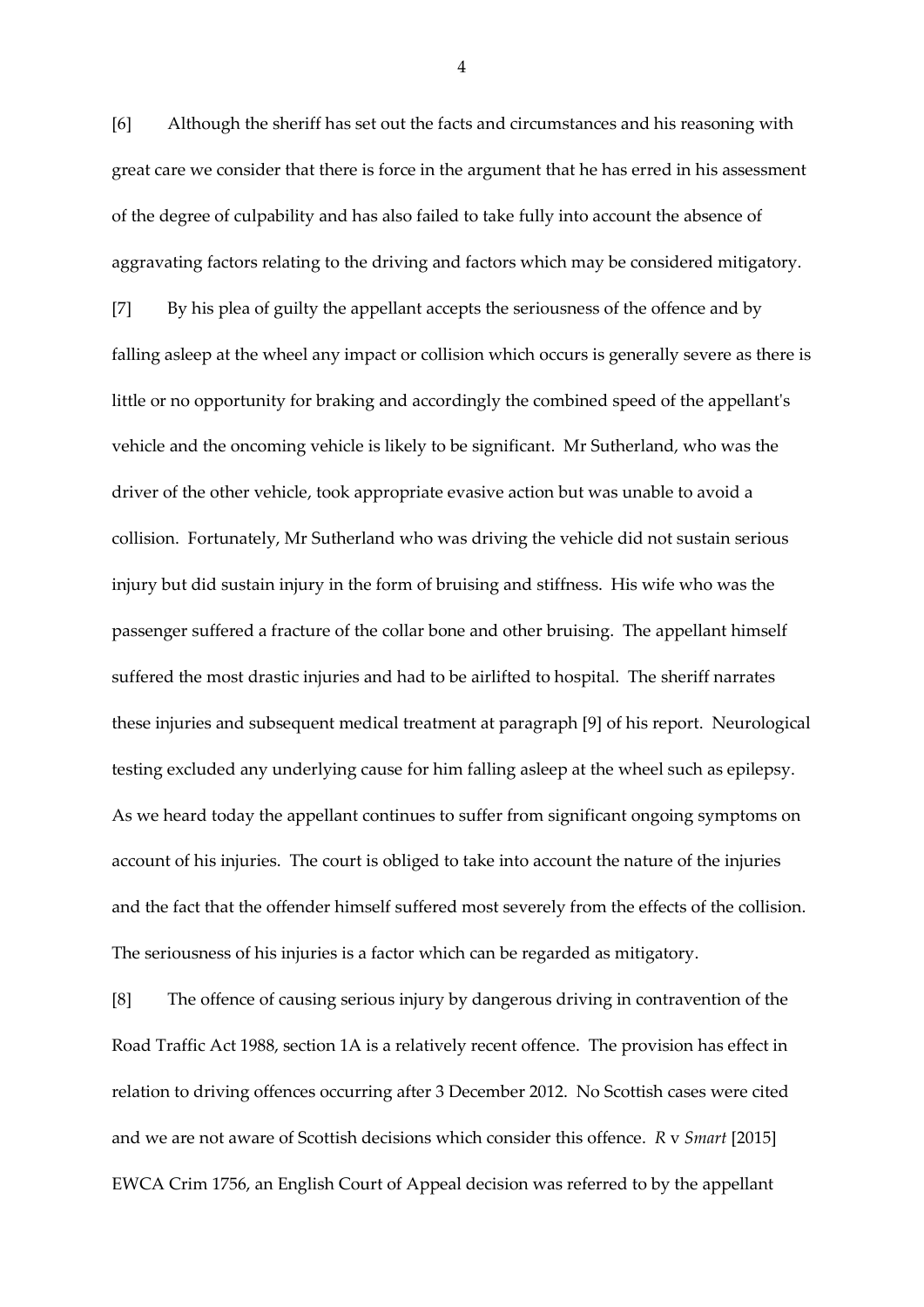(Tab 5 of the appellant's bundle). In that case the dangerous driving involved prolonged and, therefore, dangerous overtaking whereby an oncoming motor cyclist sustained very serious injuries including a below knee amputation. The appeal court considered the definitive guidelines issued by the Sentencing Guidelines Council in England and Wales. The English decisions make reference to the sentencing guidelines for cases of causing death by dangerous driving as there is no sentencing guideline in place for this recent offence. The appeal court in *Smart* had regard to the sentencing guidelines although it appears that the sentencing judge had not. Likewise, in this case it appears that the sheriff was not referred to the sentencing guidelines which apply in England and Wales. Nevertheless, they form a relevant consideration in this jurisdiction if approached with care. We agree with the submission made on behalf of the appellant that had the sheriff been referred to the guidelines, as we have, that the circumstances of the current offence would fall within level 3 which relates to driver fatigue or "*driving when knowingly deprived of adequate sleep or rest*". Level 3 is the least serious category in the definitive guidelines for causing death by dangerous driving.

[9] However, each case turns on its own facts and circumstances. In assessing the level of the appellant's culpability it is necessary to consider whether there are any aggravating and mitigating factors with regard to both the offence and the offender. There are no further aggravating features of the driving such as prior excessive speed; overtaking when it is dangerous; drink or drugs which appear in other reported cases. Indeed, the appellant has an unblemished driving record and no previous convictions at all. He has expressed remorse and concern for the consequences of him falling asleep at the wheel. We take the view that the sheriff may also have fallen into error in considering the type of road to be an aggravating factor. The character of the road being one with a single undivided carriageway